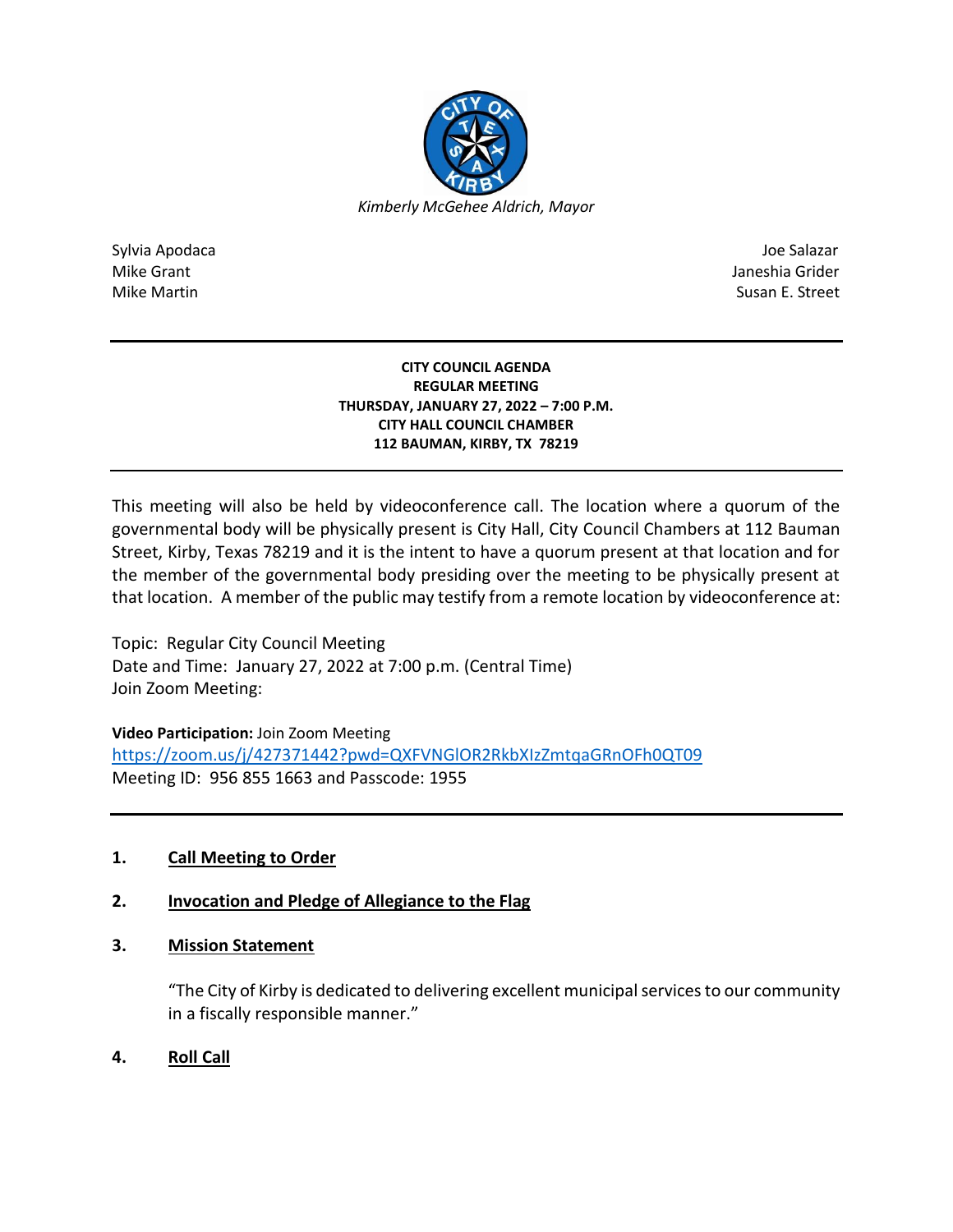## **5. Citizen Participation**

Citizens To Be Heard Is For The City Council To Receive Information On Issues That May Be Of Concern To The Public. Citizens To Be Heard Is Limited To Three (3) Minutes. A Purpose Of The Open Meetings Act Is To Insure That The Public Is Always Given Notice Of The Items That Will Be Discussed By The Council. Should A Member Of The Public Bring An Item To The Council For Which The Subject Was Not Posted On The Agenda For The Meeting, The Council May Receive The Information, But Cannot Discuss Or Act Upon It At The Meeting.

### **6. Consideration Of And Action On Minutes**

- a. Regular Minutes December 16, 2021
- b. Regular Minutes January 13, 2022

### **7. Presentation**

a. Police Badge Pinning Ceremony

#### **8. Consent Agenda**

a. Approval Of Quarterly Investment Report For Period Ending September 30, 2021

#### **9. General Discussion And Possible Action**

- a. Update, Discussion And Possible Action On City Council Candidate Filing Application Addendum
- b. Discussion And Possible Action On Ordinance No. O-2021-906 An Ordinance Repealing Section 30.10 Of The Code Of Ordinances And Adopting A New Section 30.10 Of The Code Of Ordinances On Citizen Participation At Meetings To Revise Certain Matters And To Add A Provision Concerning The Location Of Cameras For Recording Of Meetings. This Is The First Reading.
- c. Update And Discussion On City of Kirby Animal Ordinance And New State Law Relating To Unlawful Restraint Of A Dog
- d. Discussion And Possible Action On Appointment Of Members To The Animal Advisory Committee
- e. Update, Discussion And Possible Action On Kirby Community Garden
- f. Discussion And Possible Action On Establishing An Investment Advisory Committee For The City Of Kirby
- g. Discussion And Possible Action To Pay For Council Member Susan Street To Attend A Grant Writing Workshop